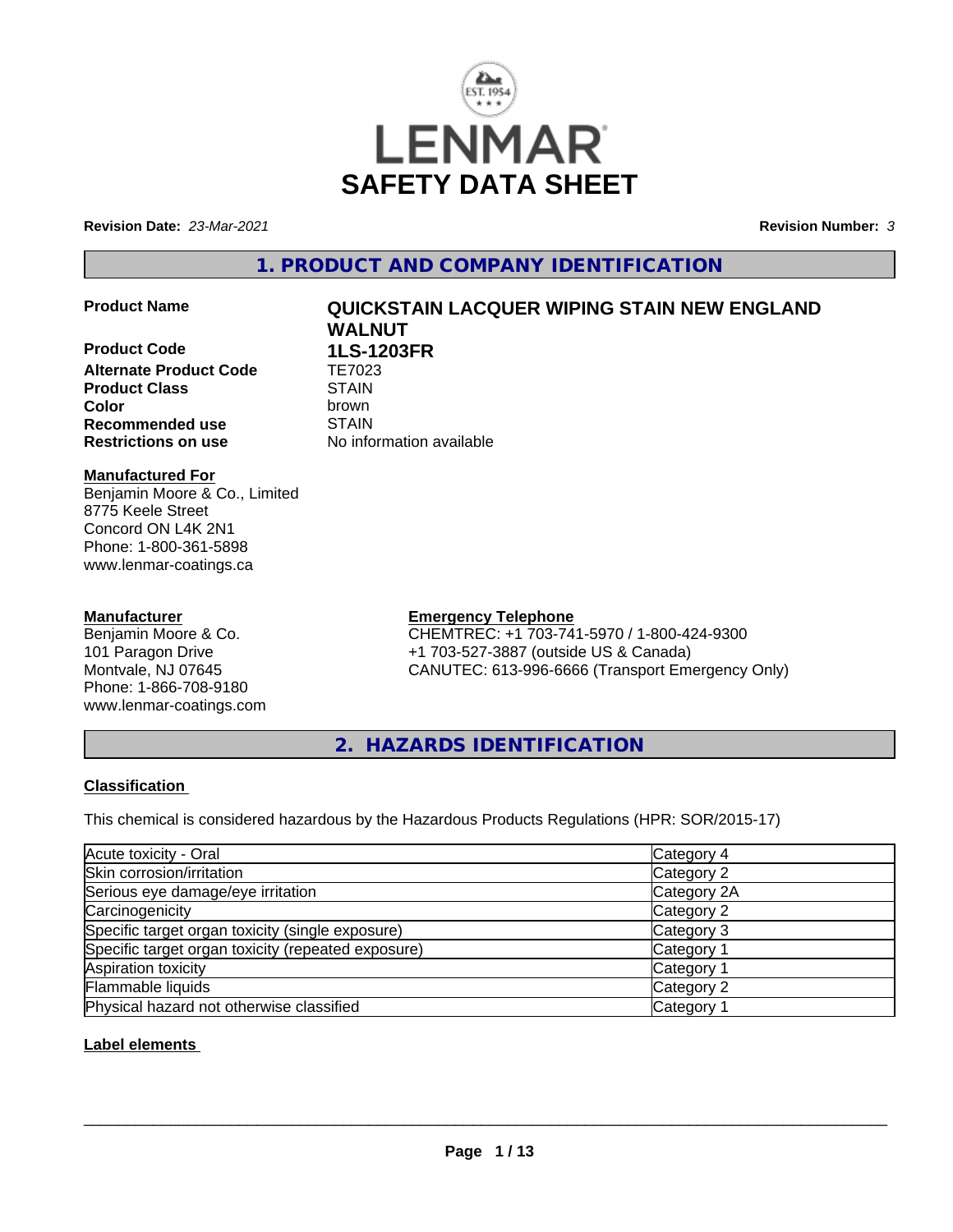#### **Danger**

#### **Hazard statements**

Harmful if swallowed Causes skin irritation Causes serious eye irritation Suspected of causing cancer May cause respiratory irritation. May cause drowsiness or dizziness Causes damage to organs through prolonged or repeated exposure May be fatal if swallowed and enters airways Highly flammable liquid and vapor Reactive flammable material



#### **Appearance** liquid **Odor** solvent

**Precautionary Statements - Prevention**

Obtain special instructions before use Do not handle until all safety precautions have been read and understood Use personal protective equipment as required Wash face, hands and any exposed skin thoroughly after handling Do not eat, drink or smoke when using this product Wear eye/face protection Do not breathe dust/fume/gas/mist/vapors/spray Use only outdoors or in a well-ventilated area Keep away from heat, hot surfaces, sparks, open flames and other ignition sources. No smoking Keep container tightly closed Ground/bond container and receiving equipment Use explosion-proof electrical/ventilating/lighting/equipment Use only non-sparking tools Take precautionary measures against static discharge Keep cool **Precautionary Statements - Response**

IF exposed or concerned: Get medical advice/attention

**Eyes**

IF IN EYES: Rinse cautiously with water for several minutes. Remove contact lenses, if present and easy to do. Continue rinsing

If eye irritation persists: Get medical advice/attention

**Skin**

If skin irritation occurs: Get medical advice/attention

IF ON SKIN (or hair): Remove/Take off immediately all contaminated clothing. Rinse skin with water/shower Wash contaminated clothing before reuse

#### **Inhalation**

IF INHALED: Remove victim to fresh air and keep at rest in a position comfortable for breathing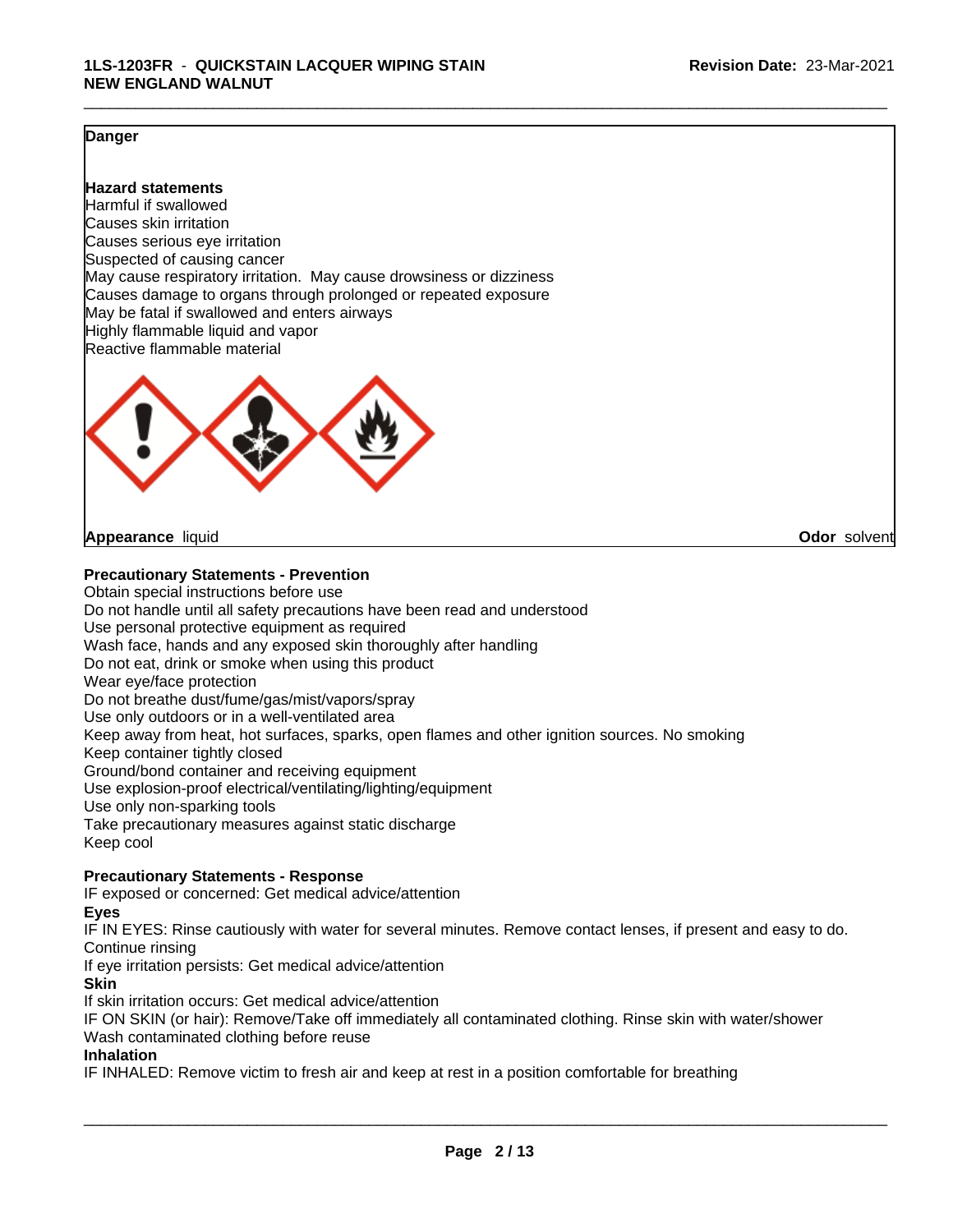#### **Ingestion**

IF SWALLOWED: Immediately call a POISON CENTER or doctor/physician Do NOT induce vomiting Rinse mouth **Fire** In case of fire: Use CO2, dry chemical, or foam for extinction

#### **Precautionary Statements - Storage**

Store locked up Store in a well-ventilated place. Keep container tightly closed

#### **Precautionary Statements - Disposal**

Dispose of contents/container to an approved waste disposal plant

#### **Other information**

No information available

May cause allergic skin reaction

### **3. COMPOSITION INFORMATION ON COMPONENTS**

\_\_\_\_\_\_\_\_\_\_\_\_\_\_\_\_\_\_\_\_\_\_\_\_\_\_\_\_\_\_\_\_\_\_\_\_\_\_\_\_\_\_\_\_\_\_\_\_\_\_\_\_\_\_\_\_\_\_\_\_\_\_\_\_\_\_\_\_\_\_\_\_\_\_\_\_\_\_\_\_\_\_\_\_\_\_\_\_\_\_\_\_\_

| <b>Chemical name</b>                          | CAS No.    | Weight-%      | <b>Hazardous Material</b><br>registry number<br>(HMIRA registry #) | Date HMIRA filed and<br>Information Review Act date exemption granted<br>(if applicable) |
|-----------------------------------------------|------------|---------------|--------------------------------------------------------------------|------------------------------------------------------------------------------------------|
| 2-Butoxyethanol                               | 111-76-2   | $15 - 40%$    |                                                                    |                                                                                          |
| Propylene glycol monomethyl<br>ether acetate  | 108-65-6   | $10 - 30%$    |                                                                    |                                                                                          |
| Distillates, petroleum,<br>hydrotreated light | 64742-47-8 | $7 - 13%$     |                                                                    |                                                                                          |
| n-Butyl acetate                               | 123-86-4   | $3 - 7%$      |                                                                    |                                                                                          |
| Stoddard solvent                              | 8052-41-3  | $1 - 5%$      |                                                                    |                                                                                          |
| Raw Umber Pigment                             | 12713-03-0 | $1 - 5%$      |                                                                    |                                                                                          |
| Acetone                                       | 67-64-1    | $1 - 5%$      |                                                                    |                                                                                          |
| cellulose, nitrate                            | 9004-70-0  | $1 - 5%$      |                                                                    | -                                                                                        |
| VM&P naphtha                                  | 64742-89-8 | 1 - 5%        |                                                                    | -                                                                                        |
| Solvent naphtha, petroleum,<br>light aromatic | 64742-95-6 | $1 - 5%$      |                                                                    | -                                                                                        |
| Isopropyl alcohol                             | 67-63-0    | $1 - 5%$      |                                                                    |                                                                                          |
| Carbon black                                  | 1333-86-4  | $0.1 - 0.25%$ |                                                                    |                                                                                          |

#### **Confidential Business Information note**

\*The exact percentage (concentration) of composition has been withheld as a trade secret

 $\overline{\phantom{a}}$  ,  $\overline{\phantom{a}}$  ,  $\overline{\phantom{a}}$  ,  $\overline{\phantom{a}}$  ,  $\overline{\phantom{a}}$  ,  $\overline{\phantom{a}}$  ,  $\overline{\phantom{a}}$  ,  $\overline{\phantom{a}}$  ,  $\overline{\phantom{a}}$  ,  $\overline{\phantom{a}}$  ,  $\overline{\phantom{a}}$  ,  $\overline{\phantom{a}}$  ,  $\overline{\phantom{a}}$  ,  $\overline{\phantom{a}}$  ,  $\overline{\phantom{a}}$  ,  $\overline{\phantom{a}}$ 

**4. FIRST AID MEASURES**

**General Advice If symptoms persist, call a physician. Show this safety data If** symptoms persist, call a physician. Show this safety data sheet to the doctor in attendance.

**Eye Contact Immediately flush with plenty of water. After initial flushing,** remove any contact lenses and continue flushing for at least 15 minutes. Keep eye wide open while rinsing. If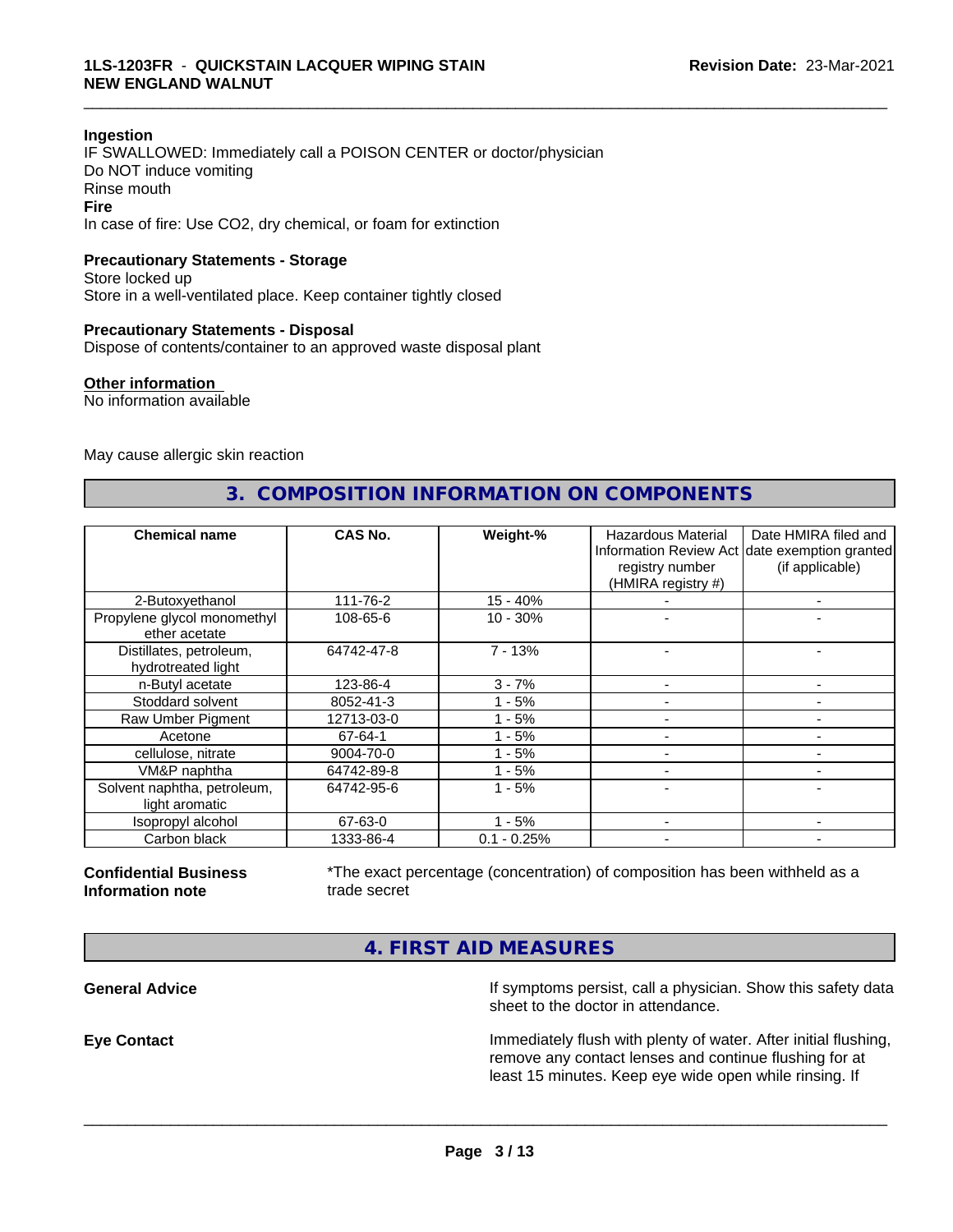|                                        | symptoms persist, call a physician.                                                                                                                                                              |
|----------------------------------------|--------------------------------------------------------------------------------------------------------------------------------------------------------------------------------------------------|
| <b>Skin Contact</b>                    | Wash off immediately with soap and plenty of water<br>removing all contaminated clothes and shoes. If skin<br>irritation persists, call a physician.                                             |
| <b>Inhalation</b>                      | Move to fresh air. If symptoms persist, call a physician.<br>If not breathing, give artificial respiration. Call a physician<br>immediately.                                                     |
| Ingestion                              | Clean mouth with water and afterwards drink plenty of<br>water. Do not induce vomiting without medical advice.<br>Never give anything by mouth to an unconscious person.<br>Consult a physician. |
| <b>Protection Of First-Aiders</b>      | Use personal protective equipment.                                                                                                                                                               |
| <b>Most Important Symptoms/Effects</b> | May cause allergic skin reaction.                                                                                                                                                                |
| <b>Notes To Physician</b>              | Treat symptomatically.                                                                                                                                                                           |
|                                        |                                                                                                                                                                                                  |

**5. FIRE-FIGHTING MEASURES**

| ignition and flash back. Vapors may cause flash fire.                                                                                                                                                                                                                                                                                               |  |
|-----------------------------------------------------------------------------------------------------------------------------------------------------------------------------------------------------------------------------------------------------------------------------------------------------------------------------------------------------|--|
| Foam, dry powder or water. Use extinguishing measures<br><b>Suitable Extinguishing Media</b><br>that are appropriate to local circumstances and the<br>surrounding environment.                                                                                                                                                                     |  |
| As in any fire, wear self-contained breathing apparatus<br>Protective equipment and precautions for firefighters<br>pressure-demand, MSHA/NIOSH (approved or equivalent)<br>and full protective gear.                                                                                                                                               |  |
| Burning may result in carbon dioxide, carbon monoxide<br><b>Hazardous combustion products</b><br>and other combustion products of varying composition<br>which may be toxic and/or irritating.                                                                                                                                                      |  |
| <b>Specific Hazards Arising From The Chemical</b><br>Flammable. Flash back possible over considerable<br>distance. Keep product and empty container away from<br>heat and sources of ignition. Closed containers may<br>rupture if exposed to fire or extreme heat. Thermal<br>decomposition can lead to release of irritating gases and<br>vapors. |  |
| Sensitivity to mechanical impact<br>No.                                                                                                                                                                                                                                                                                                             |  |
| Yes<br>Sensitivity to static discharge                                                                                                                                                                                                                                                                                                              |  |
| <b>Flash Point Data</b><br>47<br>Flash point (°F)<br>8<br>Flash Point (°C)<br><b>PMCC</b><br><b>Method</b>                                                                                                                                                                                                                                          |  |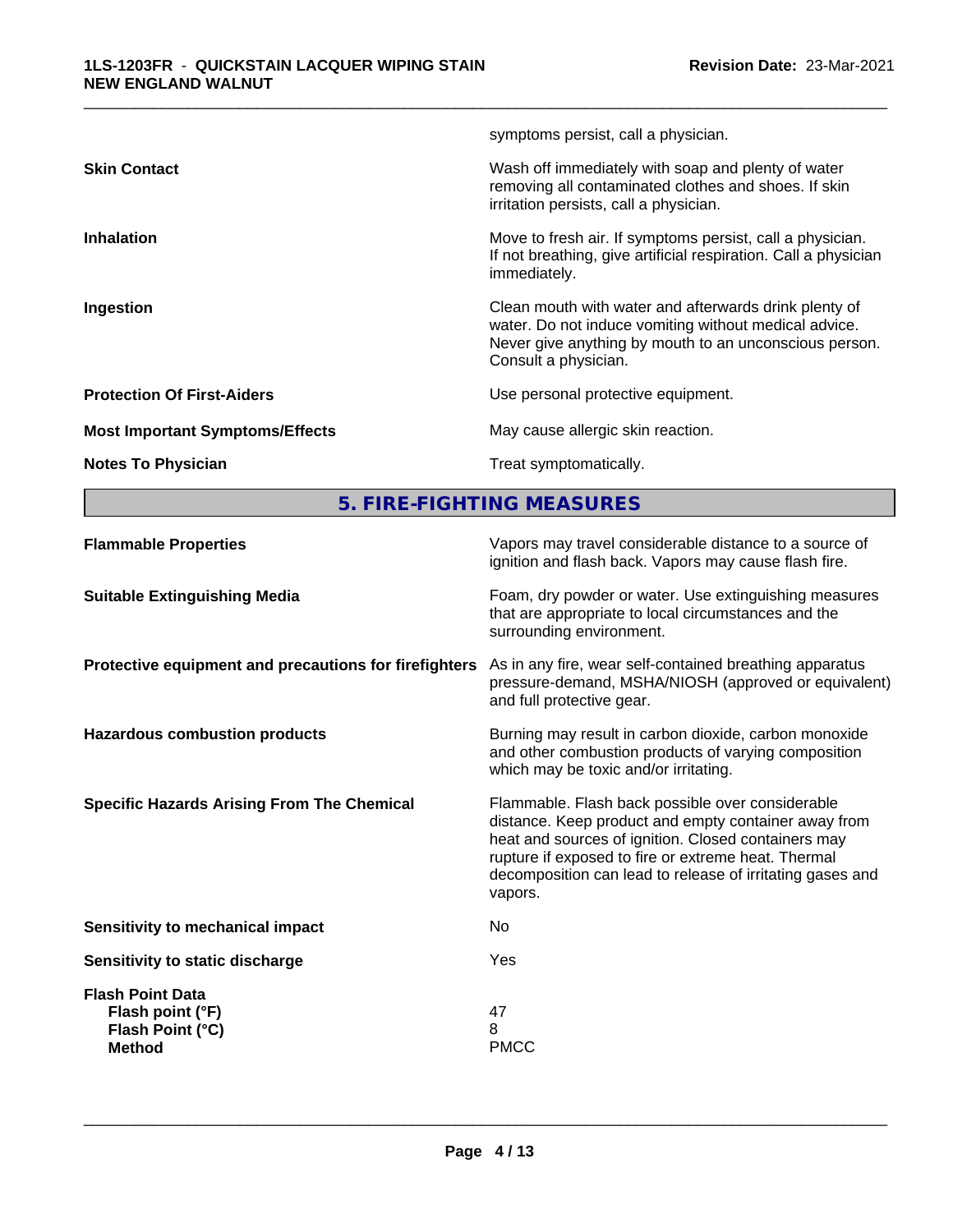#### **Flammability Limits In Air**

**Lower flammability limit:** Not available **Upper flammability limit:** Not available

\_\_\_\_\_\_\_\_\_\_\_\_\_\_\_\_\_\_\_\_\_\_\_\_\_\_\_\_\_\_\_\_\_\_\_\_\_\_\_\_\_\_\_\_\_\_\_\_\_\_\_\_\_\_\_\_\_\_\_\_\_\_\_\_\_\_\_\_\_\_\_\_\_\_\_\_\_\_\_\_\_\_\_\_\_\_\_\_\_\_\_\_\_

**NFPA Health:** 3 **Flammability:** 3 **Instability:** 1 **Special:** Not Applicable

#### **NFPA Legend**

- 0 Not Hazardous
- 1 Slightly
- 2 Moderate
- 3 High
- 4 Severe

*The ratings assigned are only suggested ratings, the contractor/employer has ultimate responsibilities for NFPA ratings where this system is used.*

*Additional information regarding the NFPA rating system is available from the National Fire Protection Agency (NFPA) at www.nfpa.org.*

### **6. ACCIDENTAL RELEASE MEASURES**

| <b>Personal Precautions</b>      | Remove all sources of ignition. Take precautions to<br>prevent flashback. Ground and bond all containers and<br>handling equipment. Take precautionary measures against<br>static discharges. Ensure adequate ventilation. Avoid<br>contact with skin, eyes and clothing. Use personal<br>protective equipment.  |
|----------------------------------|------------------------------------------------------------------------------------------------------------------------------------------------------------------------------------------------------------------------------------------------------------------------------------------------------------------|
| <b>Other Information</b>         | Prevent further leakage or spillage if safe to do so. Do not<br>allow material to contaminate ground water system.<br>Prevent product from entering drains. Do not flush into<br>surface water or sanitary sewer system. Local authorities<br>should be advised if significant spillages cannot be<br>contained. |
| <b>Environmental precautions</b> | See Section 12 for additional Ecological Information.                                                                                                                                                                                                                                                            |
| <b>Methods for Cleaning Up</b>   | Dam up. Soak up with inert absorbent material. Use a<br>non-sparking or explosion proof means to transfer material<br>to a sealed, appropriate container for disposal. Clean<br>contaminated surface thoroughly.                                                                                                 |

#### **7. HANDLING AND STORAGE**

**Handling Handling Avoid contact with skin, eyes and clothing. Wear personal and <b>Handling Avoid contact with skin, eyes and clothing. Wear personal** protective equipment. Do not breathe vapors or spray mist. Use only in ventilated areas. Prevent vapor build-up by providing adequate ventilation during and after use.

> Take precautionary measures against static discharges. To avoid ignition of vapors by static electricity discharge, all metal parts of the equipment must be grounded. Keep away from heat, sparks and flame. Do not smoke. Extinguish all flames and pilot lights, and turn off stoves,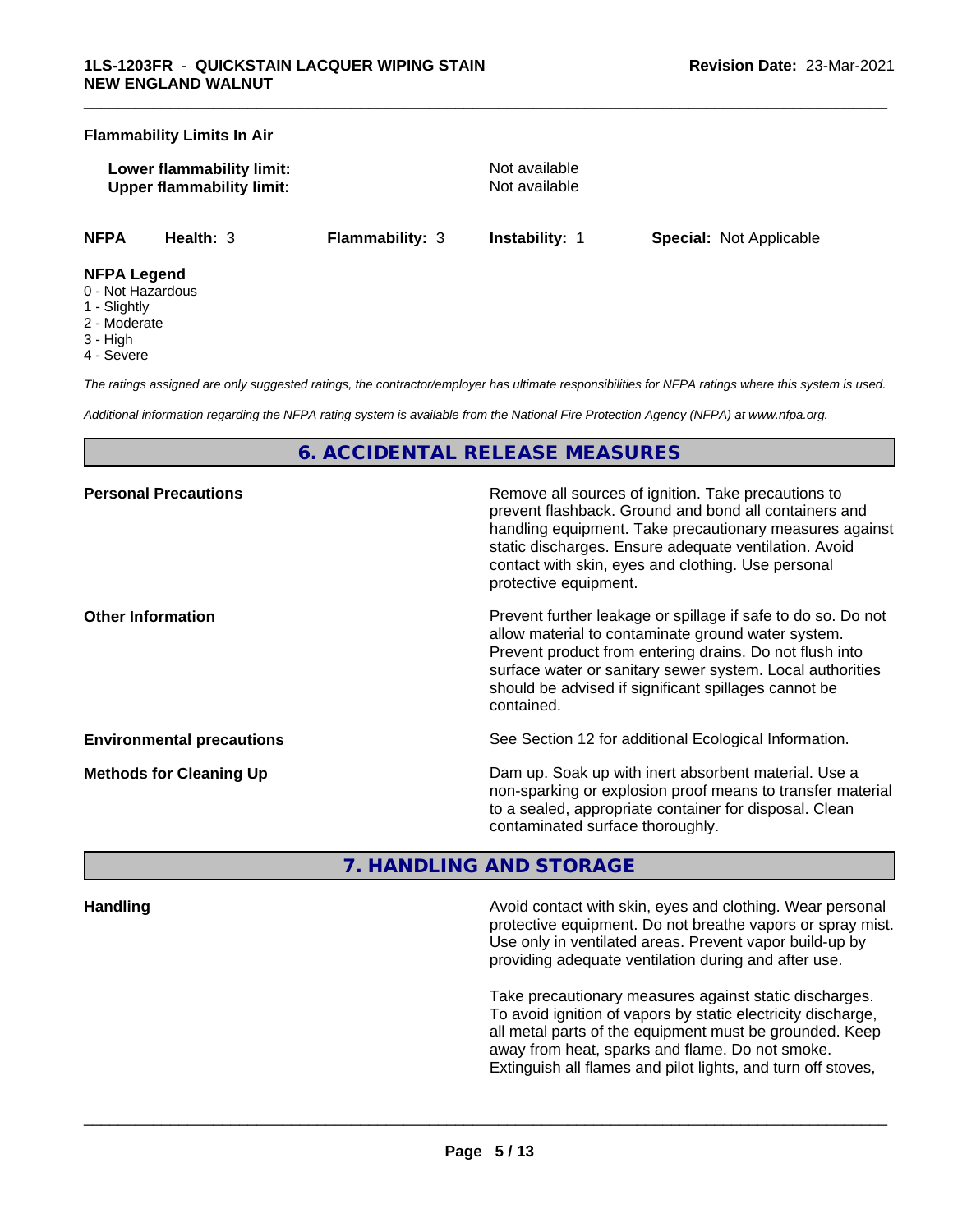heaters, electric motors and other sources of ignition during use and until all vapors are gone. Ignition and/or flash back may occur.

\_\_\_\_\_\_\_\_\_\_\_\_\_\_\_\_\_\_\_\_\_\_\_\_\_\_\_\_\_\_\_\_\_\_\_\_\_\_\_\_\_\_\_\_\_\_\_\_\_\_\_\_\_\_\_\_\_\_\_\_\_\_\_\_\_\_\_\_\_\_\_\_\_\_\_\_\_\_\_\_\_\_\_\_\_\_\_\_\_\_\_\_\_

**Storage Keep containers tightly closed in a dry, cool and get a dry and structure in a dry and structure in a dry and structure in a dry and structure in a dry and structure in a dry and structure in a dry and structure** well-ventilated place. Keep away from heat. Keep away from open flames, hot surfaces and sources of ignition. Keep in properly labeled containers. Keep out of the reach of children.

**Incompatible Materials Incompatible with strong acids and bases and strong** oxidizing agents.

#### **8. EXPOSURE CONTROLS/PERSONAL PROTECTION**

#### **Exposure Limits**

| <b>Chemical name</b>                          | <b>ACGIH TLV</b>                                                                                                                       | <b>Alberta</b>                                                                                   | <b>British Columbia</b>                                                                           | Ontario                                                         | Quebec                                                                                                |
|-----------------------------------------------|----------------------------------------------------------------------------------------------------------------------------------------|--------------------------------------------------------------------------------------------------|---------------------------------------------------------------------------------------------------|-----------------------------------------------------------------|-------------------------------------------------------------------------------------------------------|
| 2-Butoxyethanol                               | TWA: 20 ppm                                                                                                                            | 20 ppm - TWA<br>$97 \text{ mg/m}^3$ - TWA                                                        | 20 ppm - TWA                                                                                      | 20 ppm - TWA                                                    | 20 ppm - TWAEV<br>97 mg/m <sup>3</sup> - TWAEV                                                        |
| Propylene glycol monomethyl<br>ether acetate  | N/E                                                                                                                                    | N/E                                                                                              | 50 ppm - TWA<br>75 ppm - STEL                                                                     | 50 ppm - TWA<br>$270$ mg/m <sup>3</sup> - TWA                   | N/E                                                                                                   |
| Distillates, petroleum,<br>hydrotreated light | N/E                                                                                                                                    | N/E                                                                                              | 200 mg/m <sup>3</sup> - TWA<br>Skin absorption can<br>contribute to overall<br>exposure.          | N/E                                                             | N/E                                                                                                   |
| n-Butyl acetate                               | STEL: 150 ppm<br>TWA: 50 ppm                                                                                                           | 150 ppm - TWA<br>$713$ mg/m <sup>3</sup> - TWA<br>200 ppm - STEL<br>950 mg/m <sup>3</sup> - STEL | 20 ppm - TWA                                                                                      | 150 ppm - TWA<br>200 ppm - STEL                                 | 150 ppm - TWAEV<br>713 mg/m <sup>3</sup> - TWAEV<br>200 ppm - STEV<br>950 mg/m <sup>3</sup> - STEV    |
| Stoddard solvent                              | TWA: 100 ppm                                                                                                                           | 100 ppm - TWA<br>$572$ mg/m <sup>3</sup> - TWA                                                   | 290 mg/m <sup>3</sup> - TWA<br>580 mg/m $3 -$ STEL                                                | 525 mg/m <sup>3</sup> - TWA                                     | 100 ppm - TWAEV<br>525 mg/m <sup>3</sup> - TWAEV                                                      |
| Raw Umber Pigment                             | TWA: 0.02 mg/m <sup>3</sup> Mn<br>respirable particulate<br>matter<br>TWA: 0.1 mg/m <sup>3</sup> Mn<br>inhalable particulate<br>matter | $0.2$ mg/m <sup>3</sup> - TWA                                                                    | $0.2$ mg/m <sup>3</sup> - TWA<br>$0.02$ mg/m <sup>3</sup> - TWA<br>Adverse reproductive<br>effect | $0.02$ mg/m <sup>3</sup> - TWA<br>$0.1$ mg/m <sup>3</sup> - TWA | $0.2$ mg/m <sup>3</sup> - TWAEV                                                                       |
| Acetone                                       | STEL: 500 ppm<br>TWA: 250 ppm                                                                                                          | 500 ppm - TWA<br>1200 mg/m <sup>3</sup> - TWA<br>750 ppm - STEL<br>1800 mg/m $3 -$ STEL          | 250 ppm - TWA<br>500 ppm - STEL                                                                   | 250 ppm - TWA<br>500 ppm - STEL                                 | 500 ppm - TWAEV<br>1190 mg/m <sup>3</sup> - TWAEV<br>1000 ppm - STEV<br>2380 mg/m <sup>3</sup> - STEV |
| Isopropyl alcohol                             | STEL: 400 ppm<br>TWA: 200 ppm                                                                                                          | 200 ppm - TWA<br>492 mg/m <sup>3</sup> - TWA<br>400 ppm - STEL<br>984 mg/m <sup>3</sup> - STEL   | 200 ppm - TWA<br>400 ppm - STEL                                                                   | 200 ppm - TWA<br>400 ppm - STEL                                 | 400 ppm - TWAEV<br>985 mg/m <sup>3</sup> - TWAEV<br>500 ppm - STEV<br>1230 mg/m <sup>3</sup> - STEV   |
| Carbon black                                  | TWA: $3 \text{ mg/m}^3$<br>inhalable particulate<br>matter                                                                             | $3.5$ mg/m <sup>3</sup> - TWA                                                                    | $3$ mg/m $3$ - TWA                                                                                | $3$ mg/m <sup>3</sup> - TWA                                     | 3.5 mg/m <sup>3</sup> - TWAEV                                                                         |

**Legend**

ACGIH - American Conference of Governmental Industrial Hygienists

Alberta - Alberta Occupational Exposure Limits

British Columbia - British Columbia Occupational Exposure Limits

Ontario - Ontario Occupational Exposure Limits

Quebec - Quebec Occupational Exposure Limits

N/E - Not established

**Engineering Measures Ensure 2018** Ensure adequate ventilation, especially in confined areas.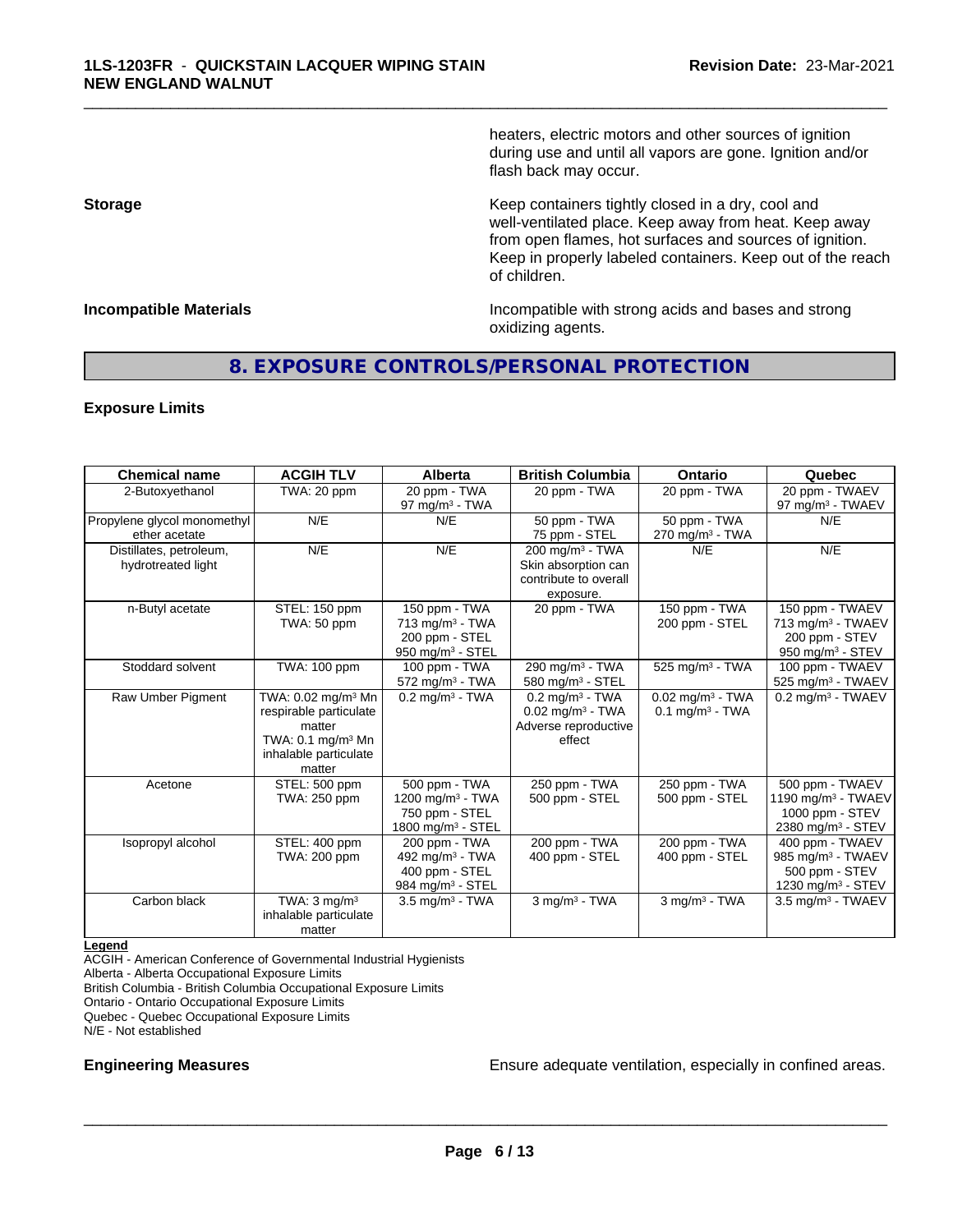## **Personal Protective Equipment**<br> **Eye/Face Protection**

Safety glasses with side-shields. If splashes are likely to occur, wear: Tightly fitting safety goggles **Skin Protection Protection Protective gloves and impervious clothing. Respiratory Protection Number 1** (Use only with adequate ventilation. In operations where exposure limits are exceeded, use a NIOSH approved respirator that has been selected by a technically qualified person for the specific work conditions. When spraying the product or applying in confined areas, wear a NIOSH approved respirator specified for paint spray or organic vapors.

**Hygiene Measures Avoid contact with skin, eyes and clothing. Remove and Avoid contact with skin, eyes and clothing. Remove and Avoid contact with skin, eyes and clothing. Remove and** wash contaminated clothing before re-use. Wash thoroughly after handling.

#### **9. PHYSICAL AND CHEMICAL PROPERTIES**

**Appearance** liquid **Odor** solvent **Odor Threshold** No information available **Density (lbs/gal)** 7.6 - 8.0 **Specific Gravity** 0.92 - 0.96 **pH pH**  $\blacksquare$ **Viscosity (cps)** No information available **Solubility(ies)** No information available in the solution of the solution of the solution available in the solution of the solution of the solution of the solution of the solution of the solution of the solution of the so **Water solubility Water solubility Water solubility Water solubility No information available Evaporation Rate No information available No information available Vapor pressure** No information available **Vapor density Vapor density No information available Wt. % Solids** 15 - 25 **Vol. % Solids** 5 - 15 **Wt. % Volatiles** 75 - 85 **Vol. % Volatiles** 85 - 95 **VOC Regulatory Limit (g/L)** < 850 **Boiling Point (°F)** 248 **Boiling Point (°C)** 120 **Freezing point (°F)** No information available **Freezing Point (°C)** No information available **Flash point (°F)** 47 **Flash Point (°C)** 8 **Method** PMCC **Flammability (solid, gas)** Not applicable Not applicable<br>
Upper flammability limit: Not applicable **Upper flammability limit: Lower flammability limit:** Not applicable **Autoignition Temperature (°F)** No information available **Autoignition Temperature (°C)** No information available **Decomposition Temperature (°F)** No information available<br> **Decomposition Temperature (°C)** No information available **Decomposition Temperature (°C)**<br>Partition coefficient

**No information available** 

\_\_\_\_\_\_\_\_\_\_\_\_\_\_\_\_\_\_\_\_\_\_\_\_\_\_\_\_\_\_\_\_\_\_\_\_\_\_\_\_\_\_\_\_\_\_\_\_\_\_\_\_\_\_\_\_\_\_\_\_\_\_\_\_\_\_\_\_\_\_\_\_\_\_\_\_\_\_\_\_\_\_\_\_\_\_\_\_\_\_\_\_\_

#### **10. STABILITY AND REACTIVITY**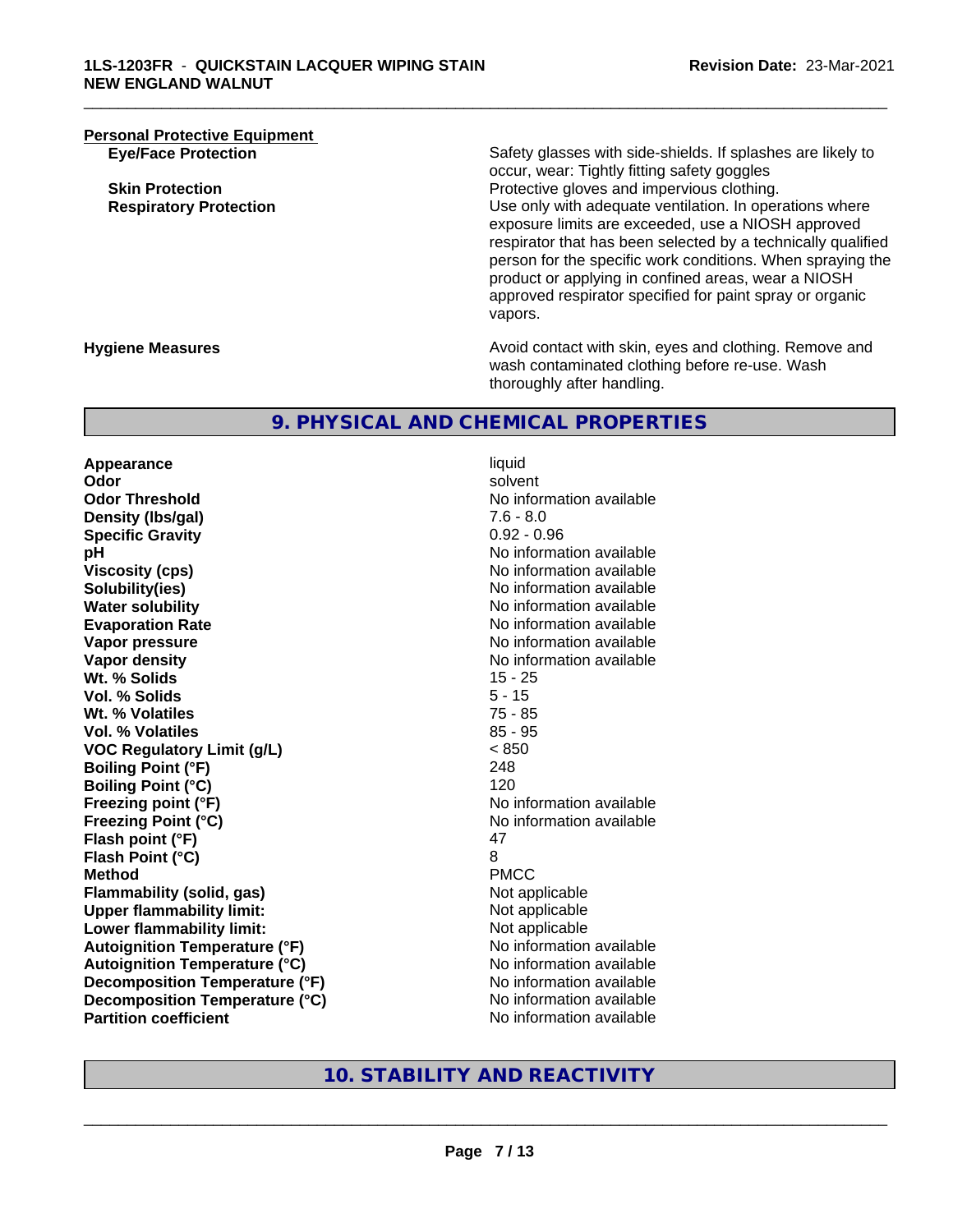| <b>Reactivity</b>                       | Not Applicable                                                                                                            |
|-----------------------------------------|---------------------------------------------------------------------------------------------------------------------------|
| <b>Chemical Stability</b>               | Stable under normal conditions. Hazardous polymerisation<br>does not occur.                                               |
| <b>Conditions to avoid</b>              | Keep away from open flames, hot surfaces, static<br>electricity and sources of ignition. Sparks. Elevated<br>temperature. |
| <b>Incompatible Materials</b>           | Incompatible with strong acids and bases and strong<br>oxidizing agents.                                                  |
| <b>Hazardous Decomposition Products</b> | Thermal decomposition can lead to release of irritating<br>gases and vapors.                                              |
| Possibility of hazardous reactions      | None under normal conditions of use.                                                                                      |

### **11. TOXICOLOGICAL INFORMATION**

#### **Product Information Information on likely routes of exposure**

**Principal Routes of Exposure** Eye contact, skin contact and inhalation.

**Acute Toxicity**<br>**Product Information** 

Repeated or prolonged exposure to organic solvents may lead to permanent brain and nervous system damage. Intentional misuse by deliberately concentrating and inhaling vapors may be harmful or fatal.

#### **Symptoms related to the physical,chemical and toxicological characteristics**

**Symptoms** No information available

 $\overline{\phantom{a}}$  ,  $\overline{\phantom{a}}$  ,  $\overline{\phantom{a}}$  ,  $\overline{\phantom{a}}$  ,  $\overline{\phantom{a}}$  ,  $\overline{\phantom{a}}$  ,  $\overline{\phantom{a}}$  ,  $\overline{\phantom{a}}$  ,  $\overline{\phantom{a}}$  ,  $\overline{\phantom{a}}$  ,  $\overline{\phantom{a}}$  ,  $\overline{\phantom{a}}$  ,  $\overline{\phantom{a}}$  ,  $\overline{\phantom{a}}$  ,  $\overline{\phantom{a}}$  ,  $\overline{\phantom{a}}$ 

#### **Delayed and immediate effects as well as chronic effects from short and long-term exposure**

| Eye contact                                                                     | Contact with eyes may cause irritation. Vapor may cause<br><i>irritation.</i>                                                                                                                                                                                    |
|---------------------------------------------------------------------------------|------------------------------------------------------------------------------------------------------------------------------------------------------------------------------------------------------------------------------------------------------------------|
| <b>Skin contact</b>                                                             | May cause skin irritation and/or dermatitis. Prolonged skin<br>contact may defat the skin and produce dermatitis.                                                                                                                                                |
| <b>Inhalation</b>                                                               | Harmful by inhalation. High vapor / aerosol concentrations<br>are irritating to the eyes, nose, throat and lungs and may<br>cause headaches, dizziness, drowsiness,<br>unconsciousness, and other central nervous system<br>effects.                             |
| Ingestion                                                                       | Harmful if swallowed. Ingestion may cause irritation to<br>mucous membranes. Small amounts of this product<br>aspirated into the respiratory system during ingestion or<br>vomiting may cause mild to severe pulmonary injury,<br>possibly progressing to death. |
| <b>Sensitization</b><br><b>Neurological Effects</b><br><b>Mutagenic Effects</b> | May cause an allergic skin reaction.<br>No information available.<br>No information available.                                                                                                                                                                   |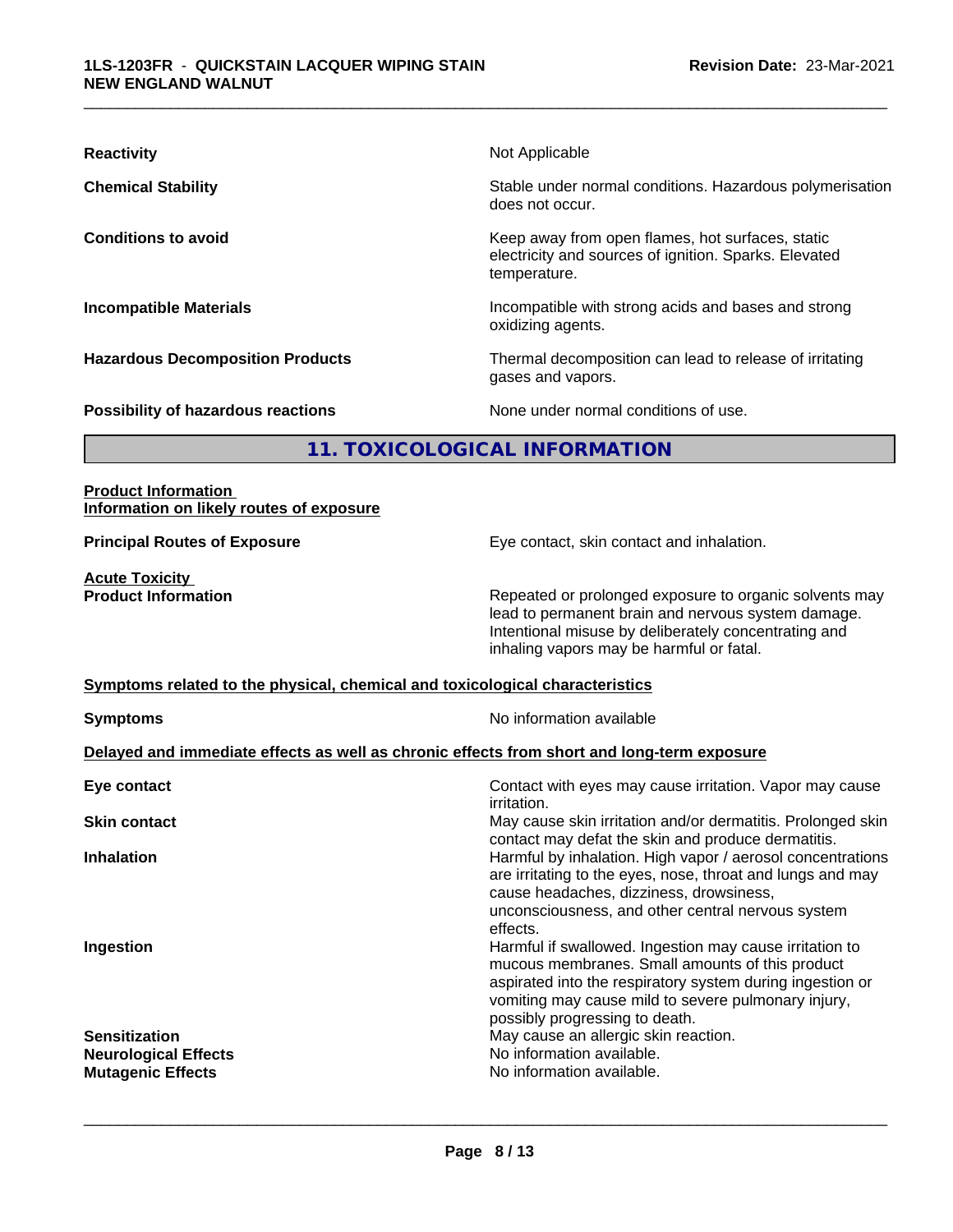| <b>Reproductive Effects</b>     | No information available.                                                                                                                                                                                                           |
|---------------------------------|-------------------------------------------------------------------------------------------------------------------------------------------------------------------------------------------------------------------------------------|
| <b>Developmental Effects</b>    | No information available.                                                                                                                                                                                                           |
| <b>Target organ effects</b>     | No information available.                                                                                                                                                                                                           |
| <b>STOT - single exposure</b>   | May cause disorder and damage to the, Respiratory<br>system, Central nervous system.                                                                                                                                                |
| <b>STOT - repeated exposure</b> | Causes damage to organs through prolonged or repeated<br>exposure if inhaled, May cause disorder and damage to<br>the, liver, kidney, spleen, blood, Central nervous system,                                                        |
|                                 | Causes damage to organs through prolonged or repeated<br>exposure if swallowed, Causes damage to organs through<br>prolonged or repeated exposure in contact with skin.                                                             |
| Other adverse effects           | No information available.                                                                                                                                                                                                           |
| <b>Aspiration Hazard</b>        | May be harmful if swallowed and enters airways. Small<br>amounts of this product aspirated into the respiratory<br>system during ingestion or vomiting may cause mild to<br>severe pulmonary injury, possibly progressing to death. |

#### **Numerical measures of toxicity**

**The following values are calculated based on chapter 3.1 of the GHS document**

| ATEmix (oral)                        | 1487 ma/ka  |
|--------------------------------------|-------------|
| <b>ATEmix (dermal)</b>               | 2420 ma/ka  |
| <b>ATEmix (inhalation-dust/mist)</b> | 2164.7 ma/L |
| ATEmix (inhalation-vapor)            | 27.9 ma/L   |

#### **Component Information**

| Chemical name                                               | Oral LD50                | Dermal LD50              | <b>Inhalation LC50</b>                |
|-------------------------------------------------------------|--------------------------|--------------------------|---------------------------------------|
| 2-Butoxyethanol<br>111-76-2                                 | $= 1300$ mg/kg (Rat)     | $>$ 2000 mg/kg (Rabbit)  | $>$ 4.9 mg/L (Rat) 3H                 |
| Propylene glycol monomethyl ether<br>acetate<br>108-65-6    | $= 8532$ mg/kg (Rat)     | > 5 g/kg (Rabbit)        |                                       |
| Distillates, petroleum, hydrotreated<br>light<br>64742-47-8 | $> 5000$ mg/kg (Rat)     | $>$ 2000 mg/kg (Rabbit)  | $> 5.2$ mg/L (Rat) 4 h                |
| n-Butyl acetate<br>123-86-4                                 | $= 10768$ mg/kg (Rat)    | $> 17600$ mg/kg (Rabbit) |                                       |
| Acetone<br>67-64-1                                          | $= 5800$ mg/kg (Rat)     | $> 15700$ mg/kg (Rabbit) | $= 50100$ mg/m <sup>3</sup> (Rat) 8 h |
| cellulose, nitrate<br>9004-70-0                             | 5 g/kg (Rat)             |                          |                                       |
| VM&P naphtha<br>64742-89-8                                  | $\overline{\phantom{a}}$ | $=$ 3000 mg/kg (Rabbit)  | ۰                                     |
| Solvent naphtha, petroleum, light<br>aromatic<br>64742-95-6 | $= 8400$ mg/kg (Rat)     | $>$ 2000 mg/kg (Rabbit)  | $= 3400$ ppm (Rat) 4 h                |
| Isopropyl alcohol<br>67-63-0                                | $= 1870$ mg/kg (Rat)     | $= 4059$ mg/kg (Rabbit)  | $= 72600$ mg/m <sup>3</sup> (Rat) 4 h |
| Carbon black<br>1333-86-4                                   | $> 15400$ mg/kg (Rat)    | $>$ 3 g/kg (Rabbit)      |                                       |

### **Chronic Toxicity**

#### **Carcinogenicity**

*The information below indicateswhether each agency has listed any ingredient as a carcinogen:.*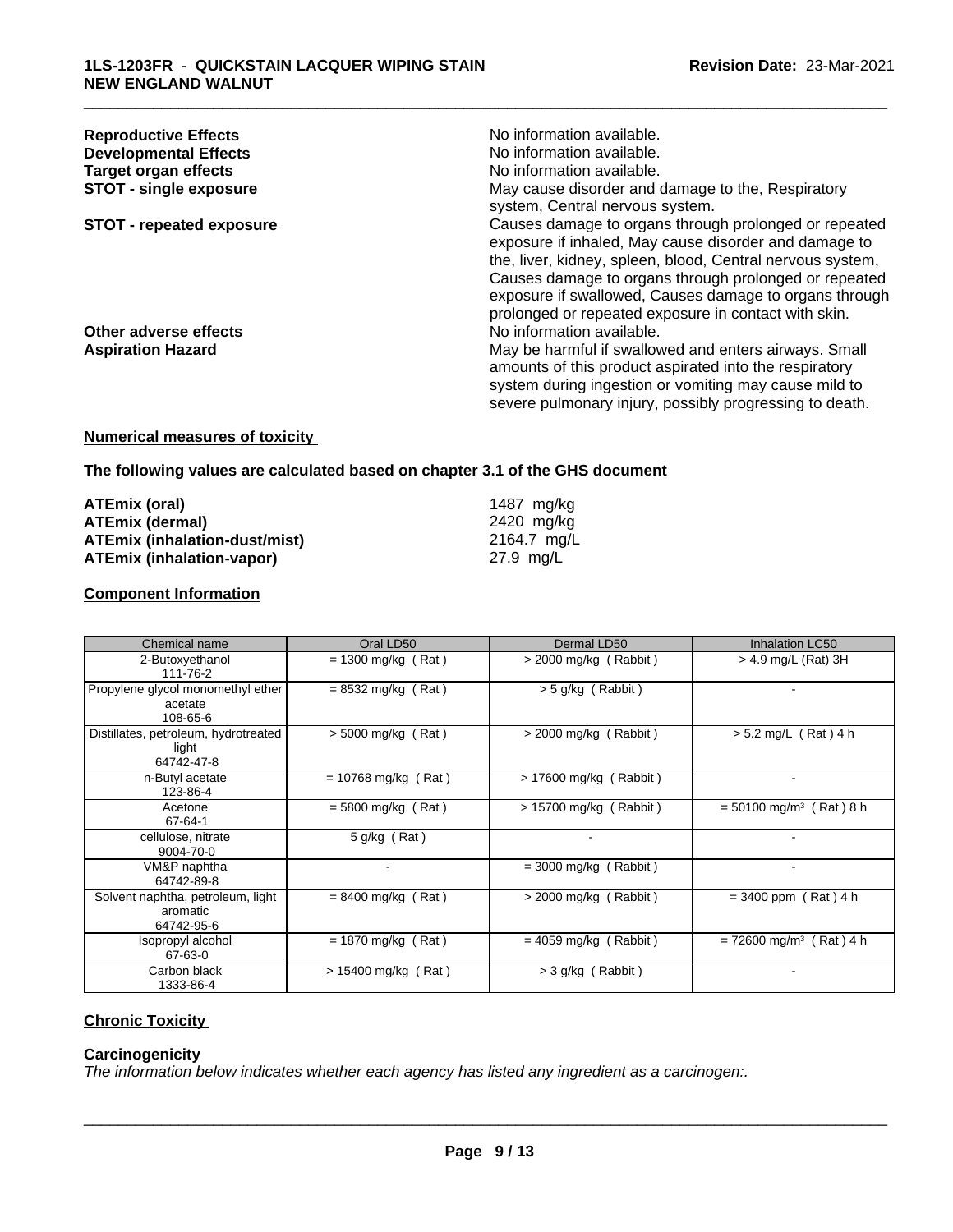| <b>Chemical name</b> | IARC                            | <b>NTP</b> |
|----------------------|---------------------------------|------------|
|                      | 2B<br>Possible Human Carcinogen |            |
| Carbon black         |                                 |            |

#### **Legend**

IARC - International Agency for Research on Cancer NTP - National Toxicity Program OSHA - Occupational Safety & Health Administration

**12. ECOLOGICAL INFORMATION**

#### **Ecotoxicity Effects**

The environmental impact of this product has not been fully investigated.

#### **Product Information**

#### **Acute Toxicity to Fish**

No information available

#### **Acute Toxicity to Aquatic Invertebrates**

No information available

#### **Acute Toxicity to Aquatic Plants**

No information available

#### **Persistence / Degradability**

No information available.

#### **Bioaccumulation**

There is no data for this product.

#### **Mobility in Environmental Media**

No information available.

#### **Ozone**

No information available

#### **Component Information**

#### **Acute Toxicity to Fish**

2-Butoxyethanol LC50: 1490 mg/L (Bluegill sunfish - 96 hr.) n-Butyl acetate LC50: 18 mg/L (Fathead Minnow - 96 hr.) Acetone LC50: 8300 (Bluegill - 96 hr.) mg/L

#### **Acute Toxicity to Aquatic Invertebrates**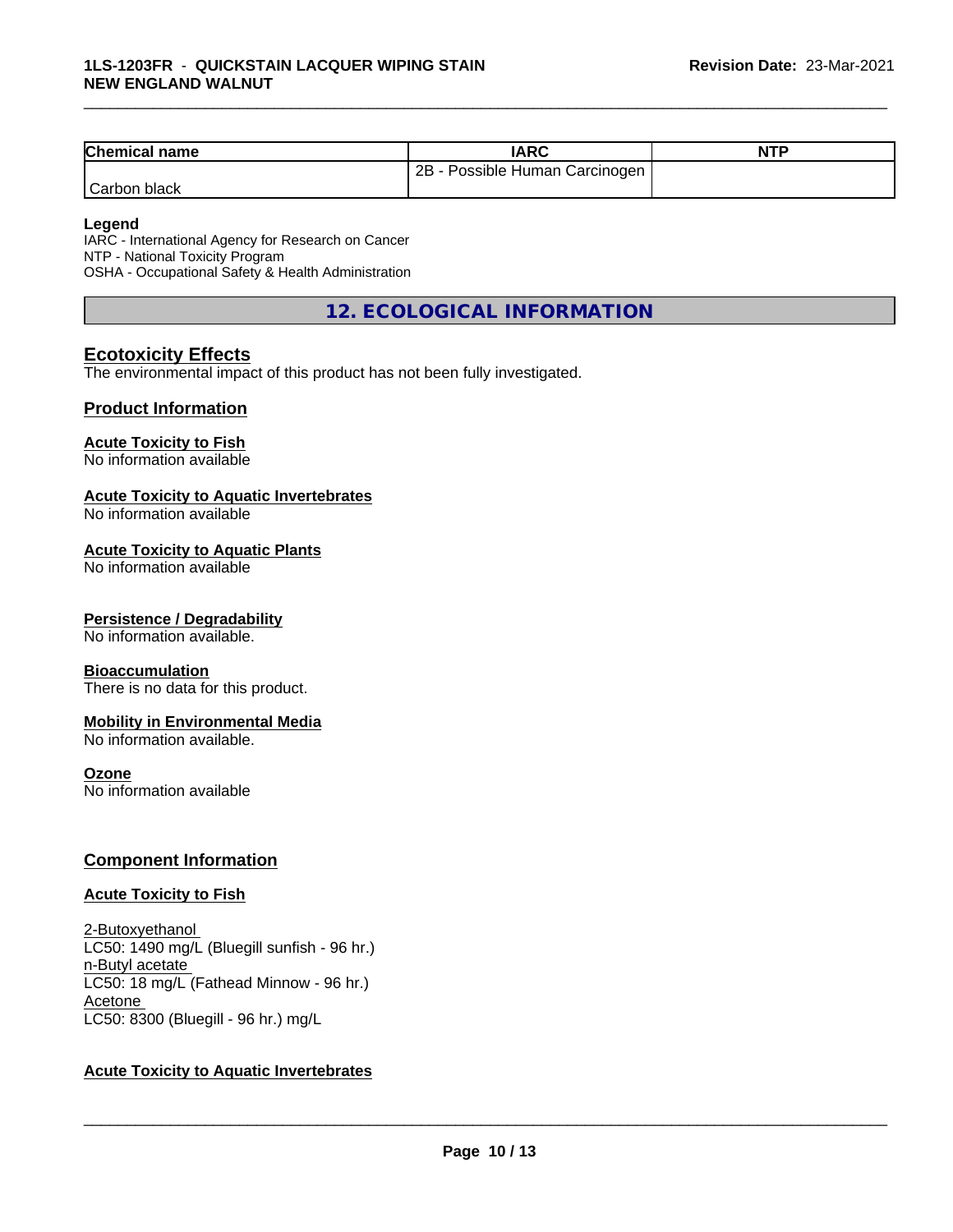n-Butyl acetate EC50: 72.8 mg/L (Daphnia magna - 48 hr.) Acetone EC50: 12600 mg/L (Daphnia magna - 48 hr.)

#### **Acute Toxicity to Aquatic Plants**

n-Butyl acetate EC50: 674.7 mg/L (Green algae (Scenedesmus subspicatus), 72 hrs.)

#### **13. DISPOSAL CONSIDERATIONS**

\_\_\_\_\_\_\_\_\_\_\_\_\_\_\_\_\_\_\_\_\_\_\_\_\_\_\_\_\_\_\_\_\_\_\_\_\_\_\_\_\_\_\_\_\_\_\_\_\_\_\_\_\_\_\_\_\_\_\_\_\_\_\_\_\_\_\_\_\_\_\_\_\_\_\_\_\_\_\_\_\_\_\_\_\_\_\_\_\_\_\_\_\_

**Waste Disposal Method Dispose of in accordance with federal, state, provincial,** and local regulations. Local requirements may vary, consult your sanitation department or state-designated environmental protection agency for more disposal options.

**Empty Container Warning <b>Emptied** Containers may retain product residue. Follow label warnings even after container is emptied. Residual vapors may explode on ignition.

#### **14. TRANSPORT INFORMATION**

**TDG Proper Shipping Name** PAINT **Hazard class** 3 **UN-No.** UN1263 **Packing Group III Description** UN1263, PAINT, 3, II **ICAO / IATA** Contact the preparer for further information.

**IMDG / IMO Contact the preparer for further information.** 

#### **15. REGULATORY INFORMATION**

#### **International Inventories**

**TSCA: United States** Yes - All components are listed or exempt.<br> **DSL: Canada** Wo - Not all of the components are listed. No - Not all of the components are listed. One or more component is listed on NDSL.

### **National Pollutant Release Inventory (NPRI)**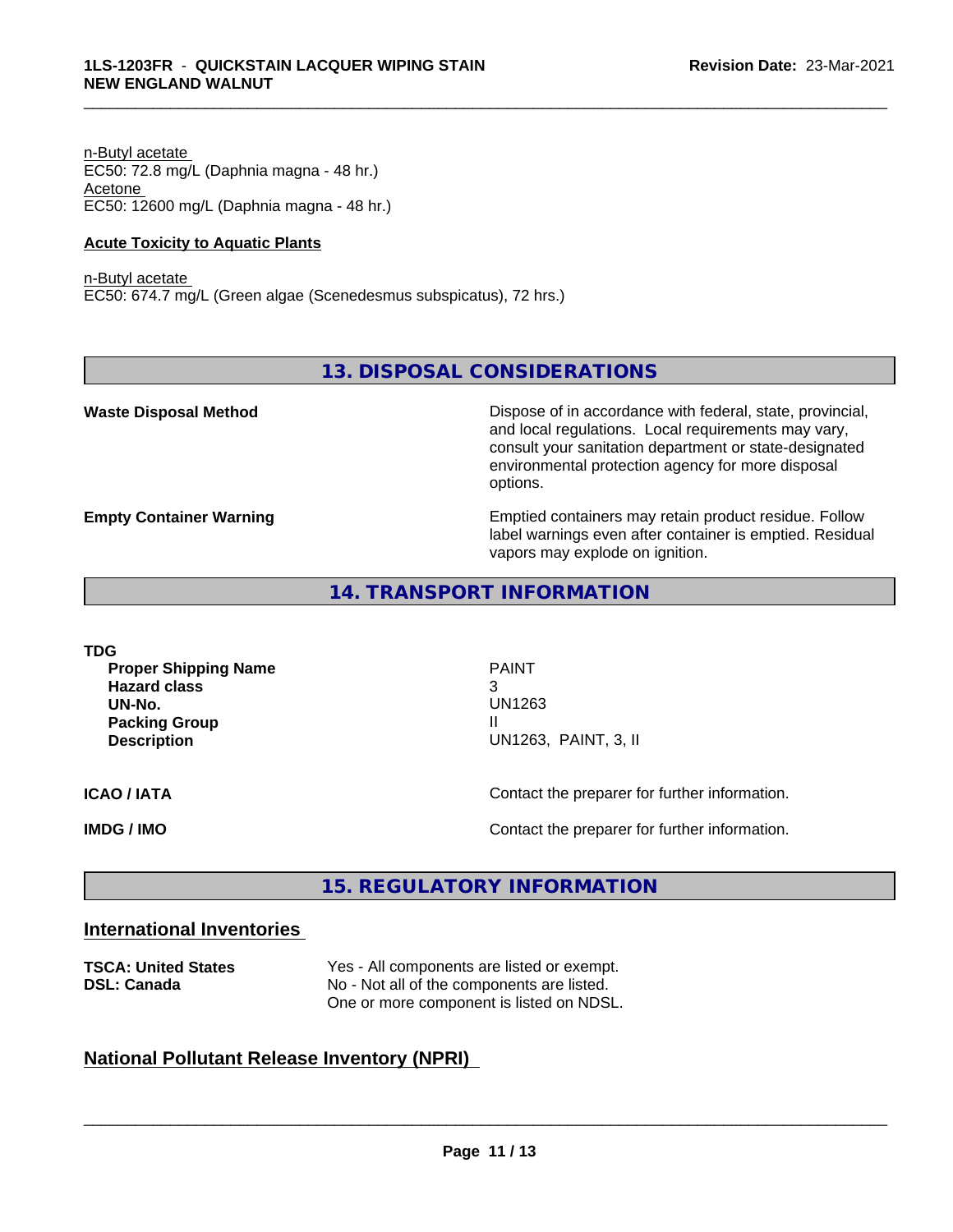#### **NPRI Parts 1- 4**

This product contains the following Parts 1-4 NPRI chemicals:

| <b>Chemical name</b> | CAS No.  | Weight-%    | <b>NPRI Parts 1-4</b> |  |
|----------------------|----------|-------------|-----------------------|--|
| 2-Butoxvethanol      | 111-76-2 | 40%<br>15 - | ∟ıstec                |  |
| Isopropyl alcohol    | 67-63-0  | 5%          | ∟ıstec                |  |

\_\_\_\_\_\_\_\_\_\_\_\_\_\_\_\_\_\_\_\_\_\_\_\_\_\_\_\_\_\_\_\_\_\_\_\_\_\_\_\_\_\_\_\_\_\_\_\_\_\_\_\_\_\_\_\_\_\_\_\_\_\_\_\_\_\_\_\_\_\_\_\_\_\_\_\_\_\_\_\_\_\_\_\_\_\_\_\_\_\_\_\_\_

#### **NPRI Part 5**

This product contains the following NPRI Part 5 Chemicals:

| CAS No.    | Weight-%   | <b>NPRI Part 5</b> |  |
|------------|------------|--------------------|--|
| 111-76-2   | $15 - 40%$ | Listed             |  |
| 108-65-6   | $10 - 30%$ | Listed             |  |
|            |            |                    |  |
| 64742-47-8 | $7 - 13%$  | Listed             |  |
|            |            |                    |  |
| 123-86-4   | $3 - 7%$   | Listed             |  |
| 8052-41-3  | $1 - 5%$   | Listed             |  |
| 64742-89-8 | 1 - 5%     | Listed             |  |
| 64742-95-6 | 1 - 5%     | Listed             |  |
|            |            |                    |  |
| 67-63-0    | 1 - 5%     | Listed             |  |
|            |            |                    |  |

#### **WHMIS Regulatory Status**

This product has been classified in accordance with the hazard criteria of the Hazardous Products Regulations (HPR) and the SDS contains all the information required by the HPR.

|                                                                                                                                                                                                                                                                                                                                                                                                                                            |                        | <b>16. OTHER INFORMATION</b> |        |
|--------------------------------------------------------------------------------------------------------------------------------------------------------------------------------------------------------------------------------------------------------------------------------------------------------------------------------------------------------------------------------------------------------------------------------------------|------------------------|------------------------------|--------|
| HMIS -<br>Health: $3^*$                                                                                                                                                                                                                                                                                                                                                                                                                    | <b>Flammability: 3</b> | Reactivity: 1                | PPE: H |
| <b>HMIS Legend</b><br>0 - Minimal Hazard<br>1 - Slight Hazard<br>2 - Moderate Hazard<br>3 - Serious Hazard<br>4 - Severe Hazard<br>* - Chronic Hazard<br>X - Consult your supervisor or S.O.P. for "Special" handling instructions.<br>Note: The PPE rating has intentionally been left blank. Choose appropriate PPE that will protect employees from the hazards the material will<br>present under the actual normal conditions of use. |                        |                              |        |

*risks. Although HMISÒ ratings are not required on MSDSs under 29 CFR 1910.1200, the preparer, has chosen to provide them. HMISÒ ratings are to be used only in conjunction with a fully implemented HMISÒ program by workers who have received appropriate HMISÒ training. HMISÒ is a registered trade and service mark of the NPCA. HMISÒ materials may be purchased exclusively from J. J. Keller (800) 327-6868.*

 **WARNING!** If you scrape, sand, or remove old paint, you may release lead dust. LEAD IS TOXIC. EXPOSURE TO LEAD DUST CAN CAUSE SERIOUS ILLNESS, SUCH AS BRAIN DAMAGE, ESPECIALLY IN CHILDREN. PREGNANT WOMEN SHOULD ALSO AVOID EXPOSURE.Wear a NIOSH approved respirator to control lead exposure. Clean up carefully with a HEPA vacuum and a wet mop. Before you start, find out how to protect yourself